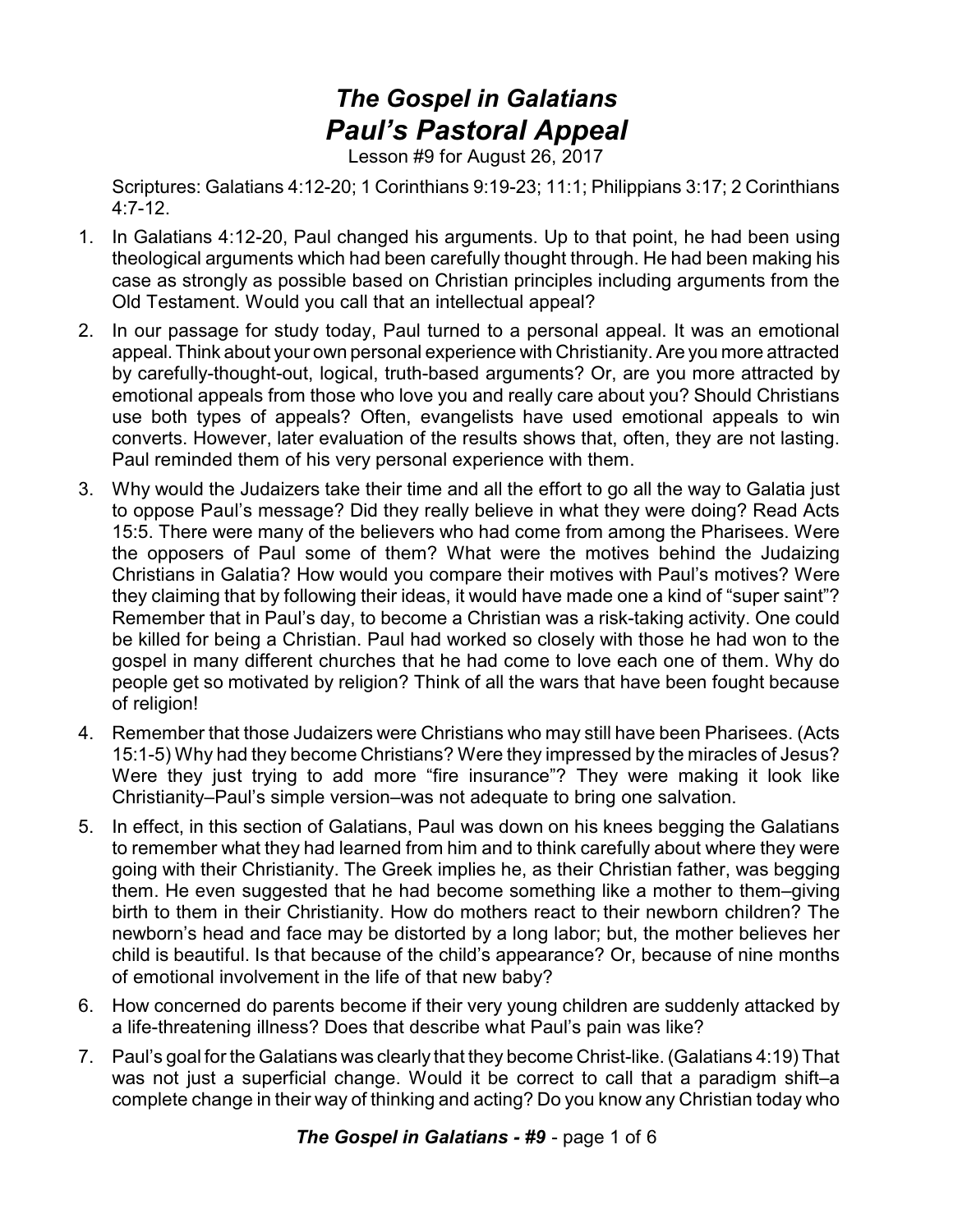is truly Christ-like? (Matthew 5:16)

To be a follower of Christ is more than just the profession of faith; it involves a radical transformation into the likeness of Christ. Paul was "not looking for a few minor alterations in the Galatians but for such a transformation that to see them would be to see Christ."—Leon Morris, *Galatians* (Downers Grove, Ill.: InterVarsity Press, 1996), p. 142; Quoted in *Adult Sabbath School Bible Study Guide*\* for Sunday, August 20.

- 8. So, how should Christians appeal to their friends, neighbors, and associates to convince them to become Christians? Is the best approach a mix of solid Christian evidence, theological evidence, and at the same time a loving and personal appeal? Very often, emotional appeals are based on personal experience. Was not that the case with Paul? If one wants to influence people to his way of thinking, he needs to live what he is teaching.
- 9. Read 1 Corinthians 11:1;Philippians 3:17; 2 Thessalonians 3:7-9; Acts 26:28-29; Galatians 4:12; and Matthew 5:16. In some cases, Paul was appealing to Christians in various churches to abandon un-Christ-like behavior and imitate him. But, in Galatians 4:12 and also in Acts 26:28-29, Paul was asking for something more. What does it mean to *become like* someone else? Is that more difficult than simply acting like them? In what ways was Paul asking the Galatian believers to become like him? Was it more than just behavior?
- 10. Was Paul asking his former converts to undergo a complete paradigm shift and identity change? Isn't that asking a lot? Paul himself had reached the conclusion that apart from Christianity, everything is just rubbish. (Philippians 3:5-9) To him, the love, joy, freedom, and salvation he found in Jesus Christ meant everything. There was no question in his mind but that it was worth dying for.
- 11. We believe that difficult times are just ahead for Christians. How many of the Christians you know would continue living exemplary Christian lives, even reaching out and appealing to others to become Christians, if being a true Christian meant a death sentence? Do our associates see a clear Christian witness in our lives? Although we have been told that many Christians may be miraculously preserved by God, it will still be a Job-like experience. Would you like to go through a Job-like experience?

The unstudied, unconscious influence of a holy life is the most convincing sermon that can be given in favor of Christianity. Argument, even when unanswerable, may provoke only opposition; but a godly example has a power that it is impossible wholly to resist.—Ellen G. White, *Acts of the Apostles*\* 510.2.

Are we just putting on a show? Or, are we genuine?

- 12. In our day, there are many people who like to talk. Talk has become cheap. Words, even pictures, can fly around the world instantly via radio, television, or the Internet. Should we take such talkers seriously? Do we need to see that their behavior matches their talk? Should the lives of politicians and talk-show hosts be made public so we can compare their behavior with their claims and statements?
- 13. Read 1 Corinthians 9:19-23. Compare Acts 17:16-34; 1 Corinthians 8:8-13; and Galatians 2:11-14. How do you influence people? Contextualization has become an important idea in missiology–the study of the methods and purposes of missions. If we really want to reach out to people, we need to understand them as completely and thoroughly as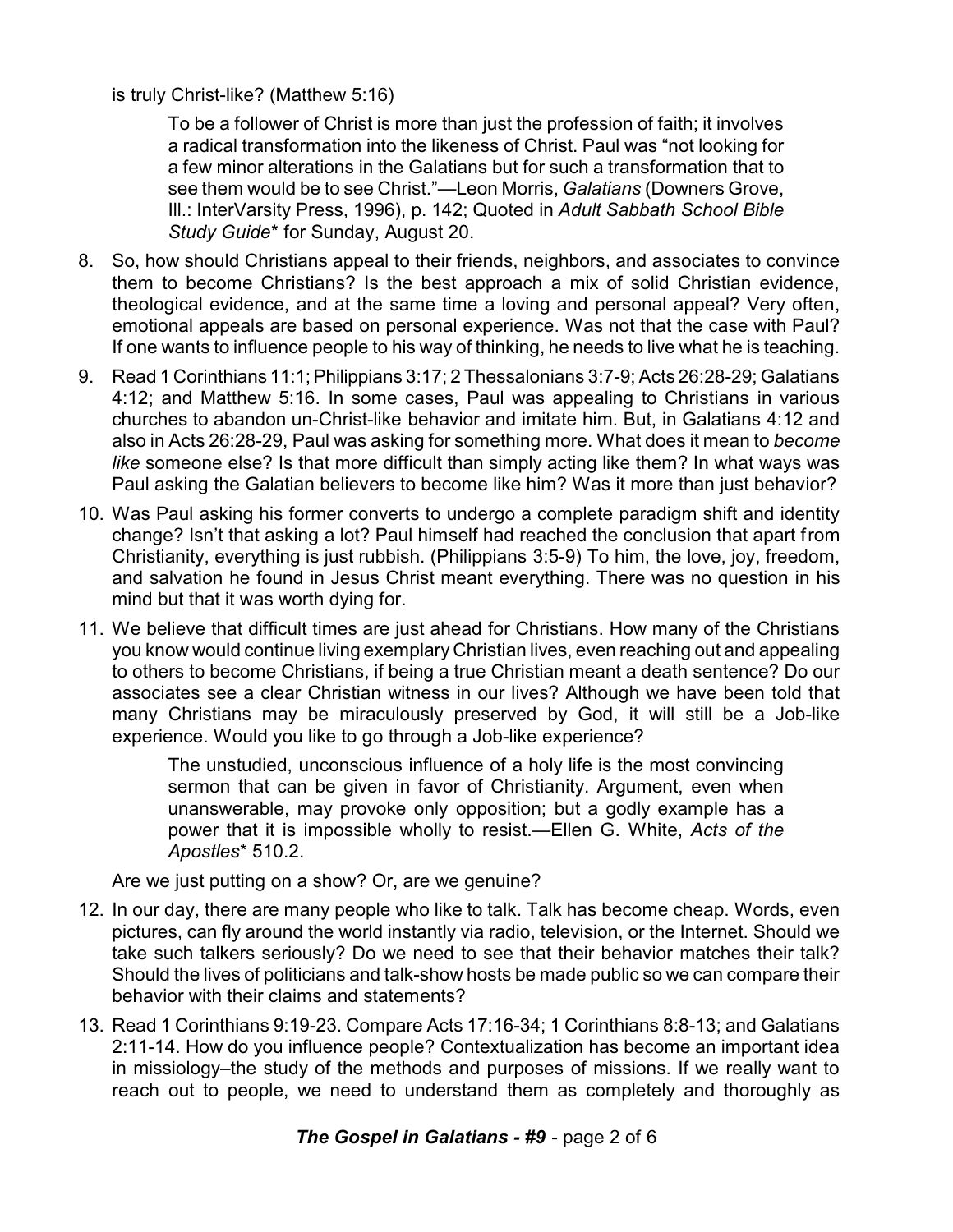possible in their context. We need to try to understand their thinking so that we can implant Christian ideas into their context. Is it easy to identify the core issues in the gospel and separate them from our own cultural norms? Is it all right to dress and act like a Muslim if you are working for/with Muslims?

- 14. In the early days of Christian missionaries, it was almost assumed that adopting a Western European cultural style was somehow equivalent to Christianity. Why do Christians in some parts of Africa think it is necessary to wear a suit and a tie if one is going to preach? How can we become like Paul and focus on what is really important in Christianity without including a lot of unnecessary cultural baggage? Read 1 Corinthians 9:21. What does it mean to obey Christ's law? Is it more important to get people to be Christians? Or, to be Adventists?
- 15. In our world there is a great deal of talk about compromise. It is an especially sensitive issue in politics. Does compromise have a role in Christianity? Should we embrace the ecumenical movement? How do we decide which parts of our lives are controlled by cultural norms which may not have anything to do with basic Christianity and which parts of our beliefs and behaviors are core Christianity? Which of your beliefs would you be willing to die for?
- 16. A former pastor of mine told a story about the time when he was working as newspaper reporter. He was called to investigate and report on a case in which a man went to a pastor's house in the middle of the night. After the pastor went to the door, the man quickly forced his way into the living room, pointed a gun at the pastor, and told him to wake up his family and call them into the living room. After the family had lined up along the wall, he started asking the pastor a series of questions about his Christian beliefs. "Do you believe in God? Do you believe in the second coming of Jesus?" After asking about eight or ten questions like that, he said: "Now we are going to see what you really believe." The intruder then pointed his gun at the side of the pastor's head and said: "I am going to ask you the same questions again, and the first time you say 'yes,' I am going to pull the trigger." Then the intruder asked, "Do you believe in God?" What would you have said? The pastor said, "Yes." The intruder suddenly threw his gun across the room and said: "I didn't think there was anyone left in the world that was really ready to sacrifice his life for what he believed." That newspaper reporter was so moved by the pastor's responses that he later also became a pastor and, later, my pastor.
- 17. Are our Christian standards subtly being compromised on such subjects as Sabbath observance, dress, even the necessity for Bible study and prayer? Are the mega-churches of our day just some kind of reality show brought into our personal lives? How are churches supposed to compete with the very expensive media events constantly pictured in movies and on television?
- 18. Before we attempt to witness to others, must our personal conduct be above reproach? Are our lives being transformed by our relationship with Jesus Christ on a day-by-day, week-by-week, month-by-month, and year-by-year basis? Would it be correct to say that if our picture of God has not changed over the last year, we are worshiping a graven image?
- 19. In this portion of the book of Galatians, Paul reminded them of their past experience together. It is impossible to tell from the evidence that we have available to us exactly what happened to Paul while he was among the Galatians. Apparently, he suffered some kind of illness. Various illnesses have been suggested. One possibility is that Paul was suffering

*The Gospel in Galatians - #9* - page 3 of 6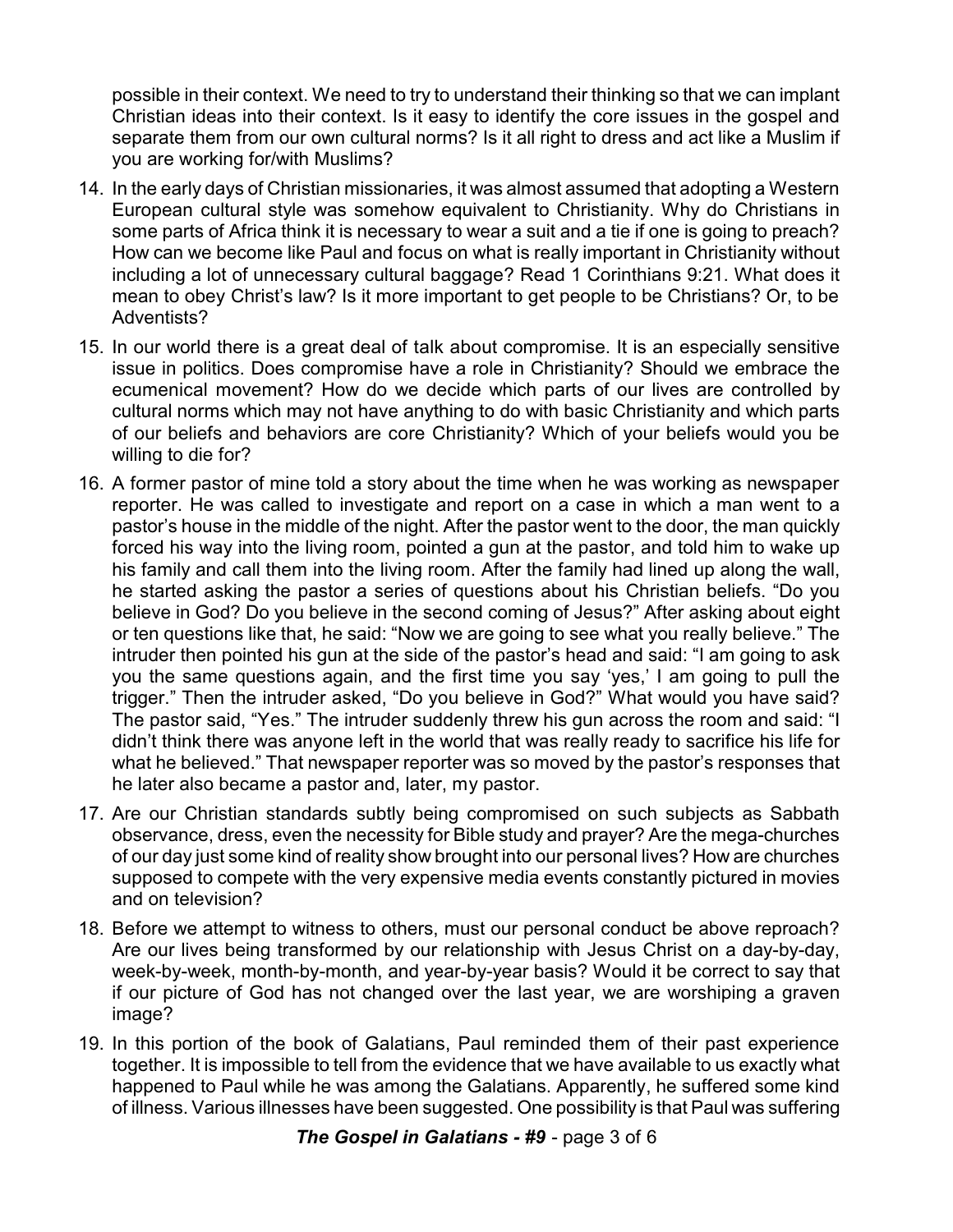from some kind of eye disease. (Galatians 4:13) Is it possible that Paul's eyesight was somehow affected by his experience on the road to Damascus? Was that the "thorn in the flesh" that Paul mentioned in 2 Corinthians 12:7-9?

- 20. We need to remember that it was commonly believed in Paul's day that illness was evidence that one had offended God. (John 9:1-2; Luke 13:1-4) Remember the book of Job.
- 21. But, instead of rejecting Paul and his message, apparently, the Galatians had taken him in, cared for him, and loved him even more because of his affliction.
- 22. Why does God allow Christians to suffer? Paul stated simply that he was "always in danger of death for Jesus sake." (2 Corinthians 4:11) In what sense could an affliction be God's messenger to keep us from pride?
- 23. How often does God use adversity–even sickness, persecution, and poverty–as a means to cut away the unnecessary acts of our lives and get us to focus on what is really important? When the day comes that a Sunday law is passed, will you be going from door to door, trying to convince people that they should worship on the Sabbath? That is basically what Paul was doing. Christianity was an illegal religion. Eventually, Paul was beheaded because of his Christianity!
- 24. There has been something of a major religious revival in Africa as a result of the HIV/AIDS epidemic. Will some people actually be saved because of that plague?
- 25. So, what do you think of Paul's emotional appeal to the Galatians? How do you think you would respond to a similar appeal from your favorite pastor? How many Christians–either pastors or lay people–are willing to put it all on the line in order to reach out to others?
- 26. Read Galatians 4:16-20. Paul was very worried. He remembered the time when he had a very good relationship with his friends in Galatia. Could it be that by telling them the truth, he had become an enemy?
- 27. Sometimes, it is very difficult to speak the truth. Speaking the truth can have very negative connotations in our day. Have you ever had to speak the truth to a business associate or someone who was working for you? Or, even a misbehaving Christian? Was it easy?
- 28. Ellen White described Jesus like this:

He did not censure human weakness. He fearlessly denounced hypocrisy, unbelief, and iniquity, but tears were in His voice as He uttered His scathing rebukes. He wept over Jerusalem, the city He loved, that refused to receive Him, the Way, the Truth, and the Life. They rejected Him, the Saviour, but He regarded them with pitying tenderness, and sorrow so deep that it broke His heart. Every soul was precious in His eyes. While He always bore Himself with divine dignity, He bowed with tenderest regard to every member of the family of God. In all men He saw fallen souls whom it was His mission to save.—Ellen G. White, *Desire of Ages*\* 353.1.

- 29. Could we do that? What would that sound like or look like?
- 30. On one important occasion, Jesus spoke to the Jewish leaders known as the Sanhedrin. What do you think of His words to them? Was that an emotional appeal? Was this a time when Jesus had "tears in His voice"?
	- **John 8:44:** You are the children of your father, the Devil, and you want to follow your father's desires. From the very beginning he was a murderer and has never been on the side of truth, because there is no truth in him. When he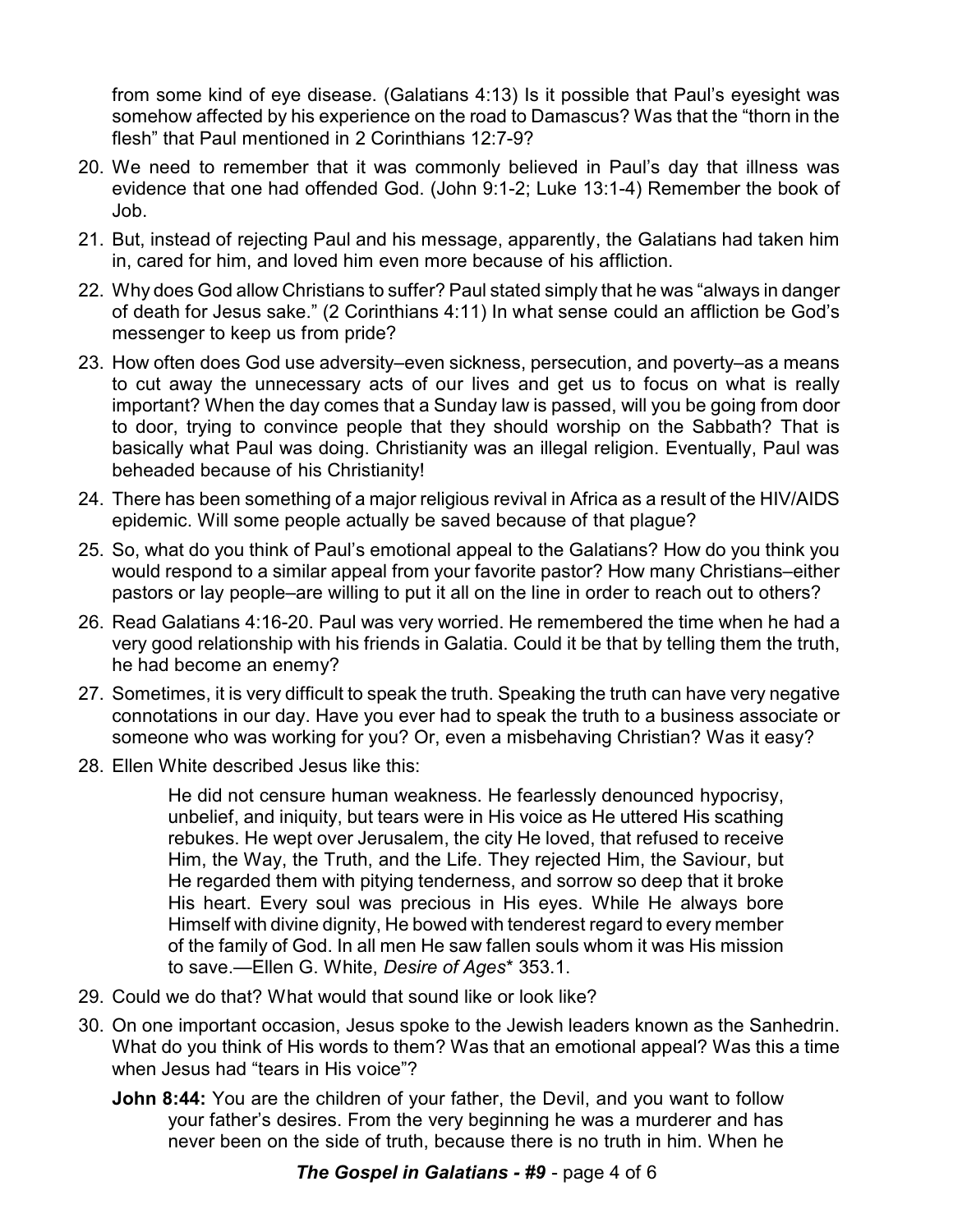tells a lie, he is only doing what is natural to him, because he is a liar and the father of all lies.—American Bible Society. (1992). *The Holy Bible: The Good News Translation*\* (2nd ed., John 8:44). New York: American Bible Society.

- 31. How do you think this letter to the Galatians was received when it was first read aloud to the members of the church in Galatia? Only a few of them could read. Therefore, it had to be read to them. If there were several small home churches in Galatia, how would the news about this letter spread from one to another? What were the Galatians saying about this letter as they passed it along to others?
- 32. Some people seem to have the ability to speak the truth in love. Are you one of those people?
- 33. How should we react when we see error creeping into the church? Should we just be spectators? Or, should we get involved? Is being an Adventist a little like riding along on the "Adventist bus"? If the Adventist bus gets a "flat tire," do we just sit on the bus and complain? Or, do we get out and try to help fix the tire? Is it easier to live a life that is obviously different when you are among people of the world? Or, among your fellow Christians? Is it easier for our young people to practice uncompromising Christianity if they are attending schools where the majority of the students are obviously not Christian? Or, when attending a so-called Christian or even Adventist school where compromise is rampant and it is assumed that everyone there is a Christian?
- 34. Do you think Paul's appeal to the Galatians was successful? For sure, it was for some. How would such an appeal be received in your church? Did the Galatians throw out the Judaizers?
- 35. Which do you think would better prepare you for the difficult times at the end of this earth's history? Would it be a religion based on emotional appeals? Or, would it be a religion based on quiet evidence from Scripture?

They can stand only in God. In order to endure the trial before them, they must understand the will of God as revealed in His word; they can honor Him only as they have a right conception of His character, government, and purposes, and act in accordance with them. **None but those who have fortified the mind with the truths of the Bible will stand through the last great [594] conflict. To every soul will come the searching test: Shall I obey God rather than men?** The decisive hour is even now at hand. Are our feet planted on the rock of God's immutable word? Are we prepared to stand firm in defense of the commandments of God and the faith of Jesus?—Ellen G. White, *Great Controversy*\* 593.2.

But God will have a people upon the earth to maintain the Bible, and the Bible only, as the standard of all doctrines and the basis of all reforms. The opinions of learned men, the deductions of science, the creeds or decisions of ecclesiastical councils, as numerous and discordant as are the churches which they represent, the voice of the majority–not one nor all of these should be regarded as evidence for or against any point of religious faith. Before accepting any doctrine or precept, we should demand a plain "Thus saith the Lord" in its support.—*Ibid.*\* 595.1.

Satan is constantly endeavoring to attract attention to man in the place of God. He leads the people to look to bishops, to pastors, to professors of theology, as their guides, instead of searching the Scriptures to learn their